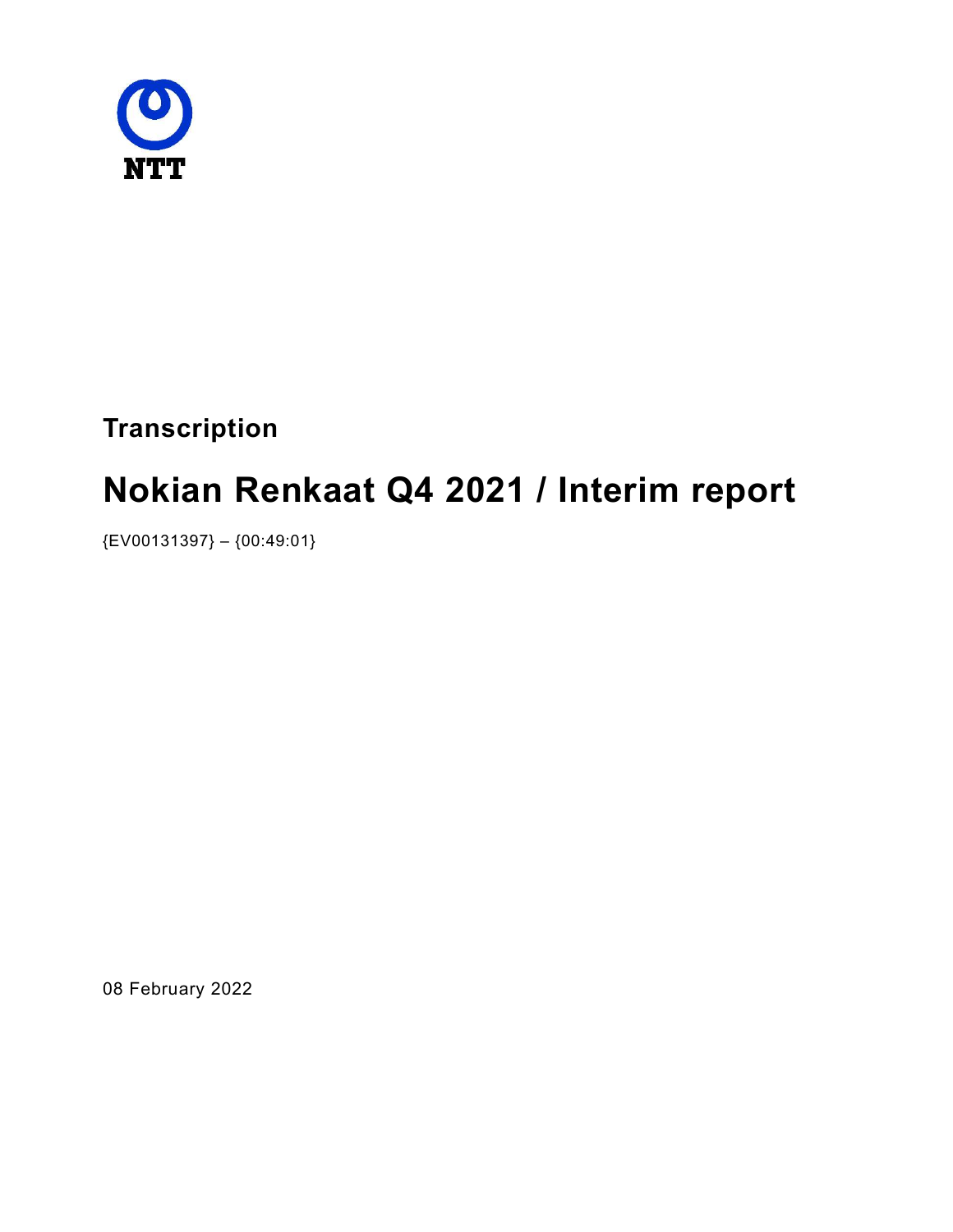

{EV00131397} – {00:49:01}

# PRESENTATION

#### **Operator**

Hello and welcome to the Nokian Renkaat Q4 2021 interim report. Throughout the call, all participants will be in listen-only mode and afterwards there will be a question and answer session.

Today, I'm please to present Päivi Antola. Please go ahead with your meeting.

# Päivi Antola

Thank you. Good afternoon from Helsinki, and welcome to Nokian Tyres Q4 and Full Year 2021 Results Conference Call. My name is Päivi Antola, and I am the Head of Investor Relations in Nokian Tyres. And together with me in the call, I have Jukka Moisio, the President and CEO of the company, and Teemu Kangas– Kärki, the CFO of Nokian Tyres.

So, in this call, as usual, we will go through the Q4 and full year results followed by Q&A. So Jukka, please go ahead.

# Jukka Moisio

Thank you, Päivi, and welcome on my behalf as well. I would start the presentation with prepared notes, and I have a PowerPoint presentation having this record high sales with improved profit in 2021.

And I move to page two just to reflect the quarterly net sales. We recorded €513 million, about 18.4%, up from prior year in comparable currencies. And demand continued strong in all main markets. And also, net sales increased in all business units and all business areas.

Segment operating profit at €88 million versus €80.1 million in 2020, and that was driven by higher sales volume. And we also had price increases to combat cost inflation, and that led to higher net selling prices.

I move to page three. In full year, we had a strong performance across the whole organization in 2021. All in all, we reported a net sales of €1.714 billion, which is 29% – almost 30% – above 2020. And €1.7 billion is all time high in our reported net sales. And this is with comparable currency, so 30% above prior year. Of course, the prior year 2020 was still impacted by the COVID pandemic, and so therefore, the increase is significant. However, the reported top line is the highest we have ever reported.

All business units have contributed to the growth. Heavy Tyres also had an all-time high full year net sales and segment operating profit. We also improved our market position in all key areas. Segments operating profit at €325 million for full year, up from €190 million in 2020. That was driven by increased sales volumes and also, we tackled cost inflation with price increases and careful cost control. And the Board proposes a dividend of €1.32 per share, and that is to be paid in two instalments: one in springtime and one in the final quarter.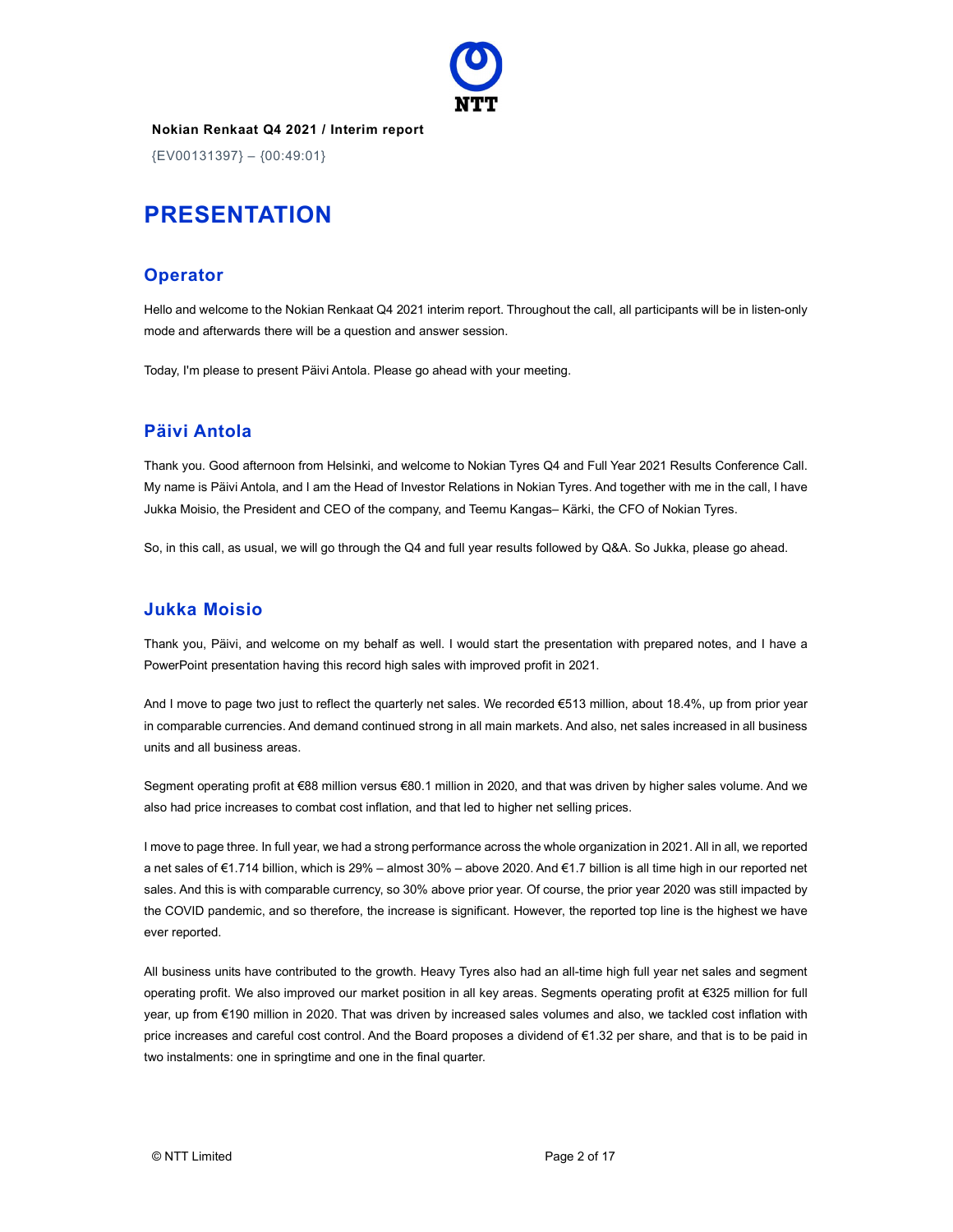

{EV00131397} – {00:49:01}

Go to page four. There are highlights of the financials. I call out some key numbers on that one. And first of all, the top line growth, 18.4%; segment operating profit in the final quarter, 17.2% versus 19.4% a year ago; full year segment operating profit at 19% versus 14.5% full year 2020. Return on capital employed increased from 9.3% in 2020 to 15.8% in 2021, and balance sheet remains strong with equity ratio of more than 68%.

Also, cash flow in the final quarter was quite significant. We had an operative cash flow almost €500 million versus slightly over €400 million in 2020. Therefore, the full-year cash flow is almost €400 million despite the increase in working capital and receivables.

Net interest-bearing debt at the end of the year is €-98.7 million, which means that we have €100 million of positive cash in our balance sheet and no debt. Capital structure, no net debt and capital expenditure at €60 million in the final quarter and €120 million in the full year. We've guided that on the average, we have a capital expenditure at around €150 million which we had in 2020. This year, 2021, we have a little bit lower.

If I then go to page five and reflect our progress towards the financial targets that we announced in September 2021, said that we are targeting net sales of €2 billion midterm. Right now, we are at €1.71 billion in full year 2021. We said the segment operating profit ambition is 20%. We are full year at 19%. And return on capital employed, we target 20% and we have 15.8%. As we discussed already at the time when we announced these targets, we said that biggest gaps will be in net sales, and we made good progress in 2021 and also in return on capital employed, where we also made a significant progress from 2020 to 2021. However, work remains to be done to achieve our financial targets.

We also had a financial target to grow ordinary dividend and beat €1.32 per share. That's a 10% increase over the 2020 level, which was €1.20 per share, and that is more than 50% of net earnings as our financial ambition is.

At this point, I hand over to Teemu Kangas–Kärki, our CFO, to talk about the financials in segments and in the business. Please, Teemu, go ahead.

#### Teemu Kangas-Kärki

Thank you, Jukka. Let's start with the Passenger Car Tyres business. We had a strong volume growth in the fourth quarter. So, all in all, the year '21 was extra super strong, and we recorded in comparable currencies for the full year almost 38% growth, and for the last quarter, a comparable currency growth of 24%. The net sales for the fourth quarter was on a level of €342 million, and the segment operating profit close to €78 million.

The net sales grew in all markets, and we were able to increase the average sales prices as we have been indicating in our previous calls. The main driver was naturally the higher sales volumes. And because of the good demand, our Russian factory ran at full capacity last year and we have added more shifts in our Finnish and US factories to meet the demand.

And if we go to the next page, where we can see the bridges. And if I start with the net sales bridge in the fourth quarter, you can see that the sales volume was up by 16%, and the price mix development was positive almost 8%. And as we have been indicating this year, the BA mix has been negative, which is visible in the price mix, and therefore, the pure price impact is around 10% in this price mix column.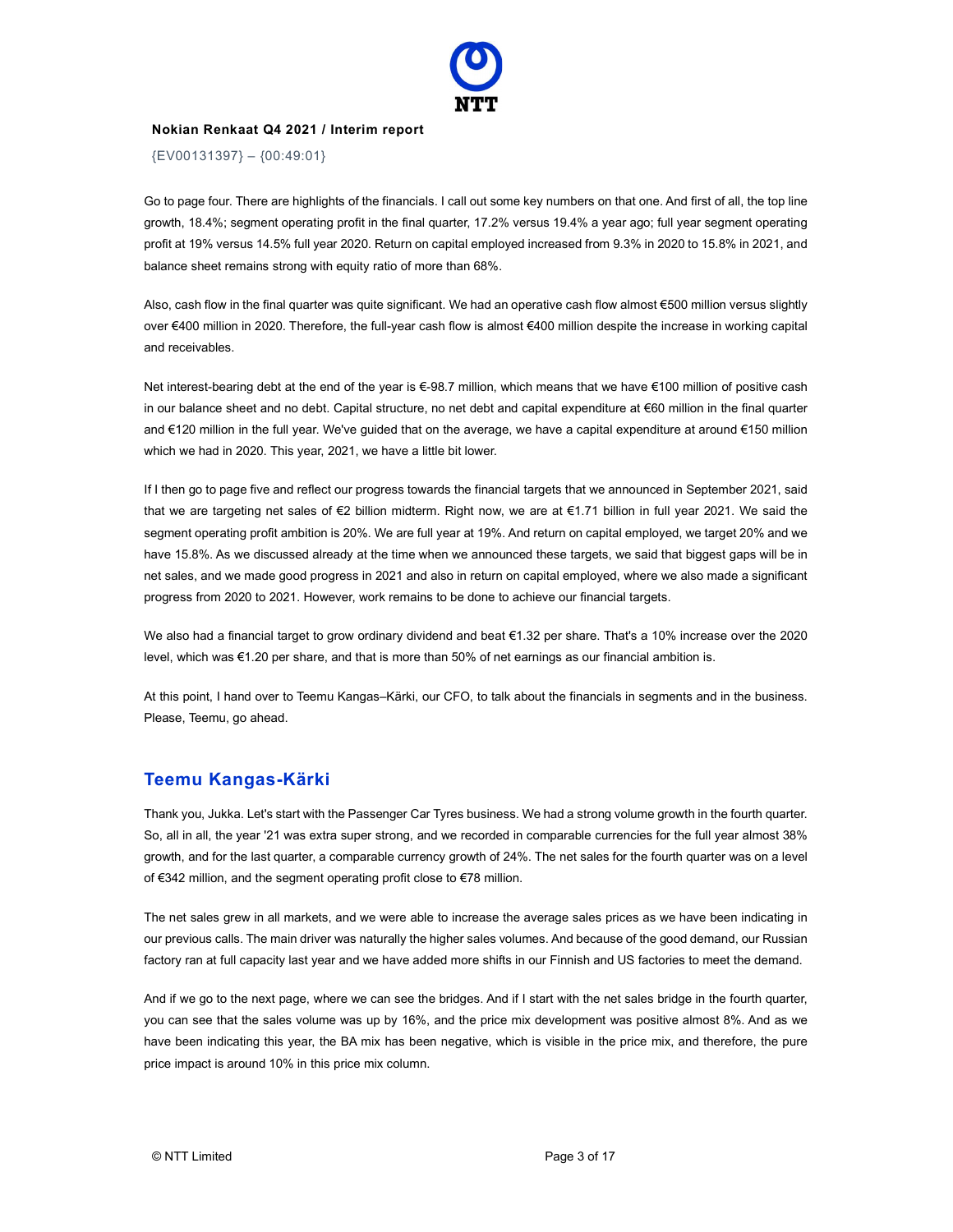

{EV00131397} – {00:49:01}

Then moving to the segment operating profit in the fourth quarter. Here, you can see the negative headwind coming from the material costs. And in the fourth quarter, the headwind was around 38%, which is a significant change to the prior year Q4. The price mix and sales volumes are naturally then in green, which is then helping us to improve the profit to the level of €73 million excluding the currency impact. In the SG&A, you can see that certain activities were visible in the fourth quarter, in line with the growing demand and increasing sales.

If we then move to the Heavy Tyres, and I'd like to start with the full year performance. As stated by Jukka, '21 was a record year for Heavy Tyres in terms of net sales and operating profit, all-time high numbers, and we are extremely happy about that.

Then moving to the fourth quarter, the net sales was on a level of €65 million. The growth in comparable currencies was around 19%, and then the segment operating profit, around €4 million. The segment operating profit decreased slightly, which is due to the higher raw material costs and other cost components, which were partly offset by price increases. In the segment operating profit, you can also see the timing of certain activities, and therefore, the cost level was on a higher level.

Inventories in the Heavy Tyres are at a low level. And we also would like to especially note the excellent development in safety, which is part of our sustainability targets as well. Two years without lost time injuries is an excellent achievement.

Then moving to Vianor. There, the sales performance was on a good level in all countries. Our net sales reached a level of €123 million in the fourth quarter, and in comparable currencies, that corresponds to a 2.8% increase. The segment operating profit, it was on a level of €8.4 million. And there, we also had some operative one-off items that we have recorded in the segment operating profit.

And then some of you have had time to read our release as well. We recorded some non-operative items. We did some impairment charges, and then the main component was the goodwill allocated to the Vianor business. And there is no change in the economic value of our overall business. It was rather a function of how goodwill was originally allocated to cash-generating units between Passenger Car Tyres and Vianor. And as you know, we view this as a whole, and therefore, we view that there is no economic value or change in the economic value. We continuously look at our assets prudently and this then led to the impairment of the Vianor goodwill.

Then if we move the next and please, Jukka, take it from there.

#### Jukka Moisio

Teemu, thank you. Just to reflect on page ten that we keep on launching new products. In 2021 in the winter season, we benefited from the last year announcement, the introduction of Hakkapeliitta 10 in SUV EV and also Russian version. We have kept on announcing and launching new products, and the latest ones at the end of 2021 have been new friction tyre, Hakkapeliitta R5. And also, we announced winter tyres for vans, Hakkapeliitta C4 and CR4. As well as earlier, we announced a new product for the summer, Nordic summer, Hakka Blue 3 and Hakka Blue 3 SUV. Also, we announced Nokian Tyres Outpost AT for all seasons. So this continues. You can expect that the launches of new products will continue also in 2022.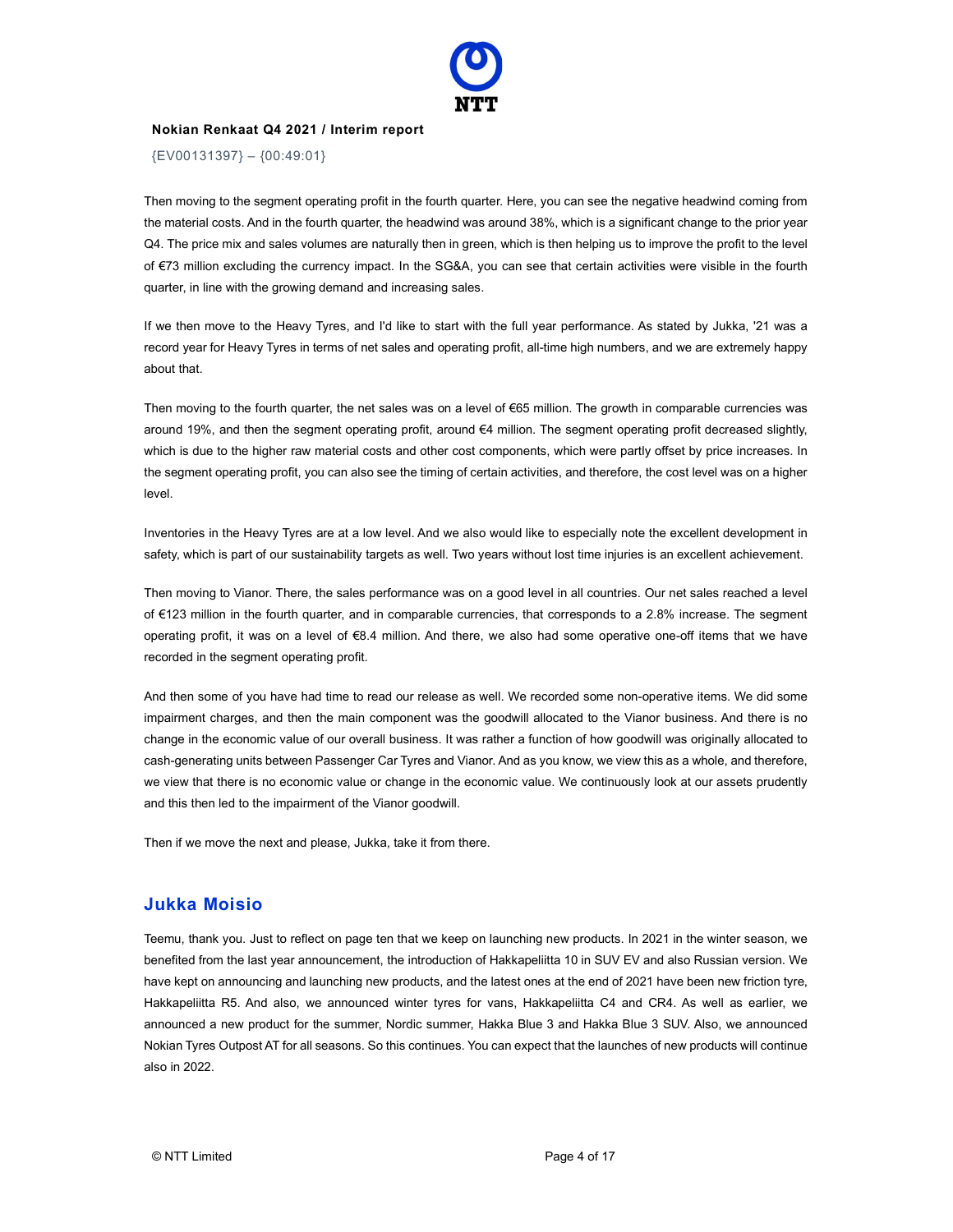

{EV00131397} – {00:49:01}

And Hakkapeliitta R5, indeed it will be then available in the market for winter season; 22, so in 4Q '22. While Hakka Blue will be in the summer and C4, CR4 will be in the autumn '22. Outpost is available in the market for pre-orders right now. Several other products also you can see which have been launched during the year. And also, Heavy Tyres have been quite active in announcing new products throughout the year.

Move to page 11. We will then improve our sustainability performance, and we have new nonfinancial targets. All in all, we have 30 different targets, but we've chosen five to specifically report and focus and allow then the investment and analyst community to see that certain things happen. And you can then follow these measures throughout the year and into '23 and beyond.

First one is the safe and eco-friendly tyres. Our ambition is that recycled or renewable materials to 50% by 2030. Also, a reduction in CO2 emissions. And that, by the way, will be also a management incentive for 2022, so reduction in CO2 emissions. Safety, LTIF reduction from 8.3 in 2018 to 1.5 in 2025. Sustainability, 100% of significant high-risk suppliers audited by 2025 and also developing human rights policies.

On the next page, on 12, you see the status in 2021. So, 25% of selected tyres have recycled or renewable materials in 2021. We will report CO2 emissions actual achievements in sustainability report in 1 months' time roughly. LTIF, unfortunately, declined in 2021 versus 2020. We are LTIF at 4.1 in 2021, while we were 3.7 in 2020. This is a clear area for improvement. In terms of high-risk suppliers, 65% have been audited. And equality score in personnel survey is 66, where we have a clear improvement, opportunity and requirement.

So, these are some of the key targets that we will report continuously throughout the coming quarters and years. Indeed, we have 30 different targets and ambitions to be achieved by 2025 and 2030.

We also, in connection of our R5 introduction in January. We showed the concept tyre. Indeed, 93% of the materials are recycled or renewable. So this paves way and shows what can be achieved in months and quarters to come. And indeed, the tyre can be made with 93% of materials recycled or renewable. We will keep on working towards our target of 50% in this content, but more can be achieved. And we also have announced sustainable tyre innovation channels, fast race, big change, which is an open competition to fight climate change and accelerate innovation for sustainable tyres. And that Hackathon for student start-ups, academics and businesses actually will happen this spring.

Go to Page 14, which is assumptions for 2022. We expect that the replacement car tyre demand will grow. Demand for Heavy Tyres core products estimated to continue strong. We have uncertainties due to the COVID-19 pandemic, current geopolitical situation and Russian rouble, which is an important currency for us. Raw material and logistic costs are estimated to increase significantly especially in H1 versus 2021. And as said earlier, capital expenditure on an annual rolling basis we expect to be at the level of €150 million.

And based on those assumptions, our guidance for 2022 will be Nokian Tyres net sales with comparable currencies are expected to grow significantly and segment's operating profit is expected to grow. And again, here on the bottom part, we repeat these basic assumptions that were elaborated on the previous page.

On page 16, I recap our revised growth strategy: Ambitious Leap Forward. As mentioned, we aim to have a €2 billion of net sales, we are at €1.71 billion in 2021. Full year, our financial target is to have a 20% segment's operating profit. We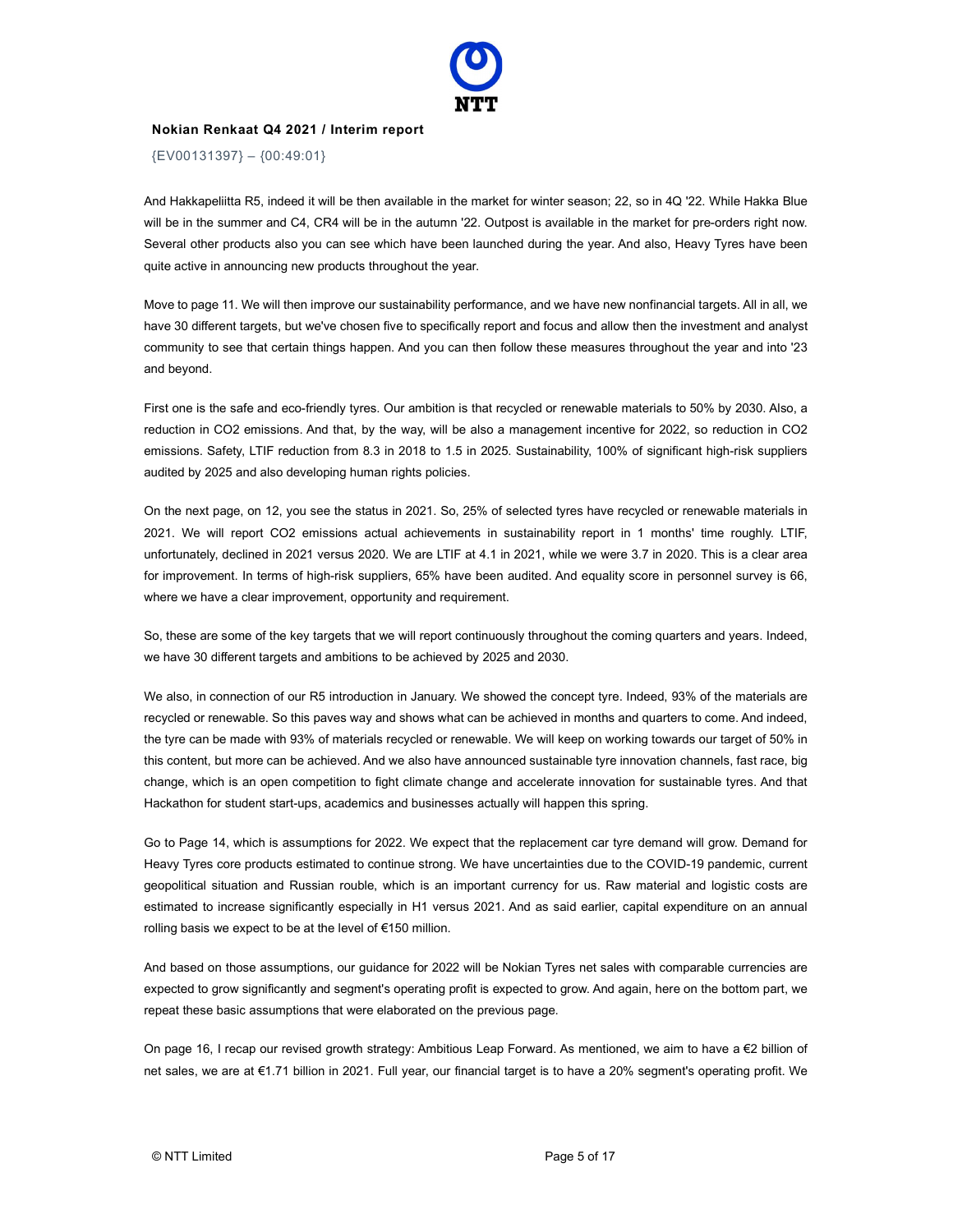

{EV00131397} – {00:49:01}

reported 19% full year in 2021. And segment's return on capital employed at the level of 20% also, and there we reported 15.8% in 2021. Dividend-wise, cash flow-wise, very good year in 2021.

And going forward into '22, we expect that the top line grows significantly, and we expect that the segment's operating profit grows. And this completes my prepared and our prepared presentation. Thank you. And we are now open for questions. And Päivi, please.

#### Päivi Antola

Thank you, Jukka. Thank you, Teemu. And now Operator, as Jukka mentioned, we would be ready for the questions from the audience, please.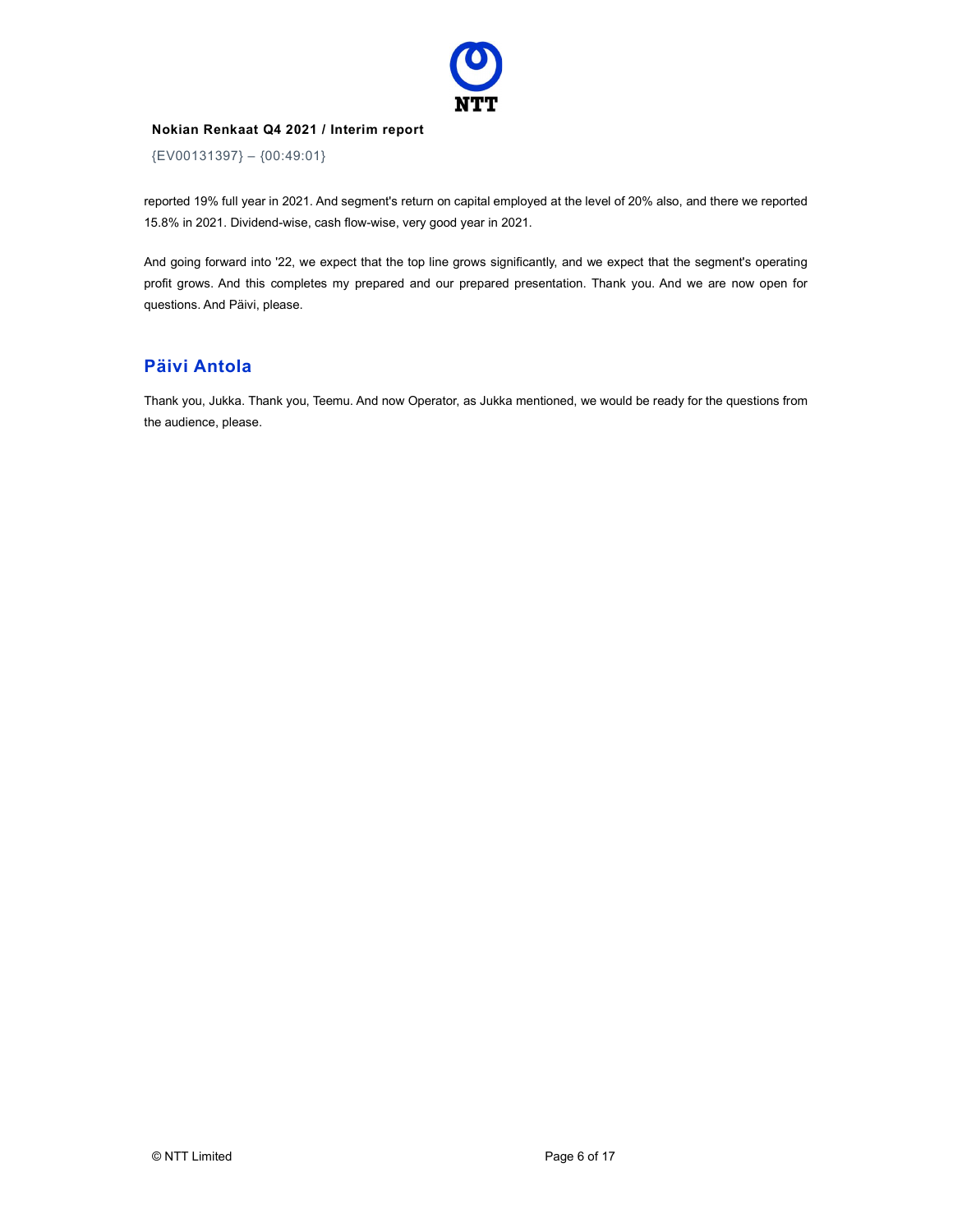

{EV00131397} – {00:49:01}

# PRESENTATION

# **Operator**

Thank you very much. Ladies and gentlemen, if you have a question for the speakers, please press 01 on your telephone keypad.

Our first question is from Giulio Pescatore from BNP Exane.

# Giulio Pescatore

Hi, thanks for taking my question. The first one on cost, I mean, it's going to be a big topic for you in 2022, so I was wondering, if you could give us an indication of what we should expect in terms of raw material headwinds and also nonraw material-related costs for the year.

And maybe a second question that is strictly related to this one. Your pricing and mix effect: do you think you'd be able to offset most of these raw material cost increases with pricing in 2022? Is that your goal? And what should we expect for mix as well? Thank you.

#### Teemu Kangas-Kärki

Thank you for the question. In terms of the material cost headwind in '22, our current forecast is around 20% for the full year. And that means that in the second half, it would be over 30% – in the first half, over 30%; and in the second half, around 10%, ending to the level of 20% including the inbound logistics. And then in terms of pricing and offsetting the cost headwind, as we have been commenting in our earlier calls, our plan is to fully offset the material cost headwind on a rolling basis, meaning that we continue increasing prices in year '22.

#### Giulio Pescatore

Okay. And the comment on the mix perhaps?

# Jukka Moisio

Mix in terms of – we expect that if we look at our product mix, so winter tyres, summer tyres, all-season, believe that the share of summer tyres and all-season tyres are going up, and winter tyres are coming slightly down, as evidenced in 2021. In terms of markets, the growth we expect is 2% to 7% depending on the market. That's basically LMC forecast of the replacement tyre growth.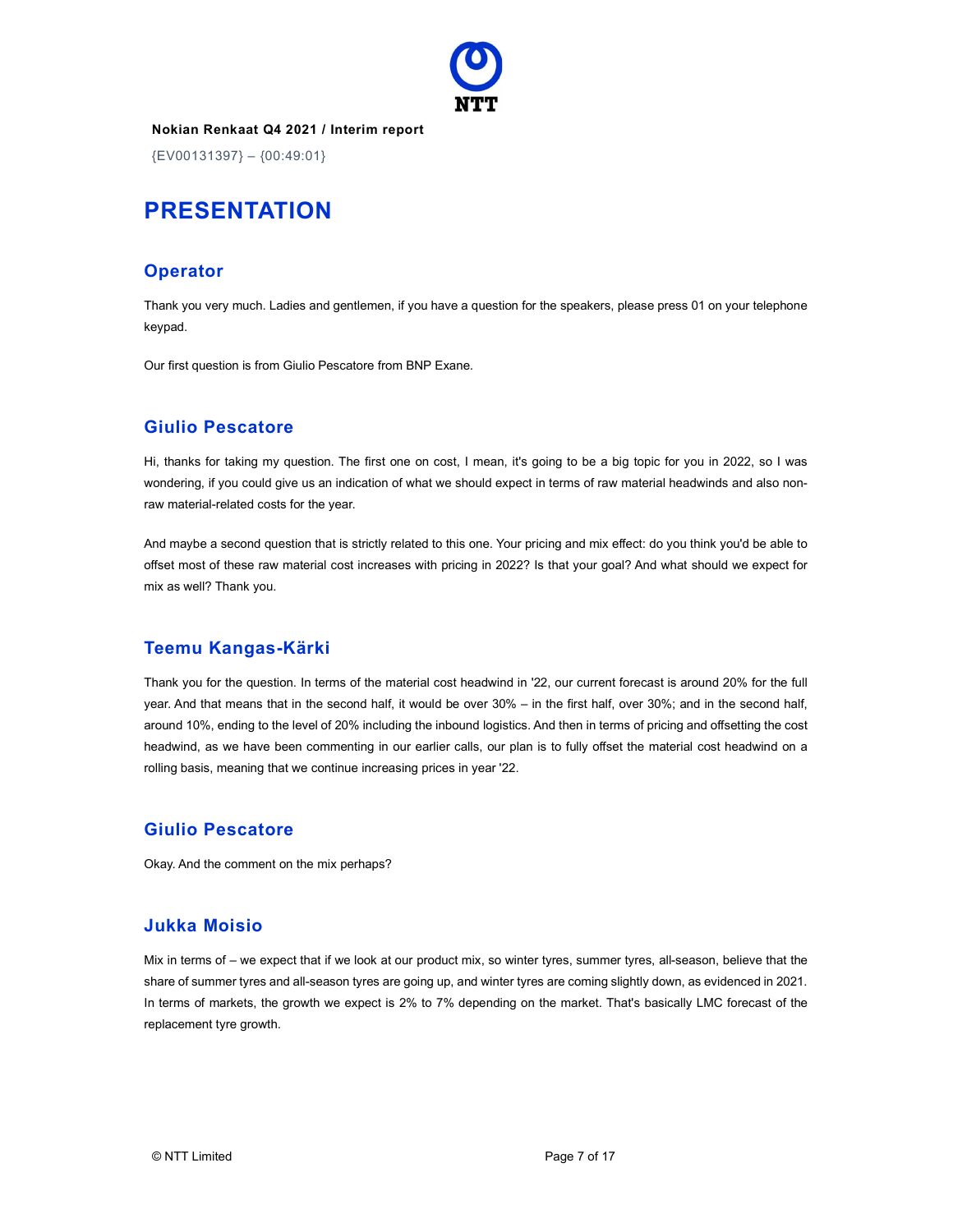

{EV00131397} – {00:49:01}

#### **Operator**

Thank you. Our next question is from Gabriel Adler of Citi Group. Please go ahead.

# Gabriel Adler

Hi, thanks for taking the questions. My first is on the impairments. Can you please just provide a bit more detail on what factors now that you're required to write down the goodwill in Vianor? And what do the other asset impairments relate to that were non-Vianor?

And then my second question is on the cash flow. Please, could you explain the drivers behind the significant working capital inflow in Q4 and whether you expect this to unwind in the coming quarters?

And then my last question is just on Heavy Tyres. Maybe you can elaborate on why the price cost pressure seems so significantly Heavy Tyres in particular in Q4.

# Teemu Kangas-Kärki

I'll start with the cash flow in Q4. As you might know that our fourth quarter is always the strongest quarter in terms of cash flow, and therefore, this quarter wasn't any surprise in the big scheme. Naturally, we performed also well in the fourth quarter in terms of overall performance within the last quarter. And it was a function of good working capital management, we have increased or extended our payment terms towards our suppliers. And also, we were able to collect our receivables faster especially in Russia because the sell-out has been strong in '21.

Then in terms of the impairment relating to Vianor specifically. As you know, Vianor is part of our overall business, and we don't view it as a standalone. And as I said, it has been sensitive to several assumptions. And at this point of time, we view that it's rather prudent to write off the goodwill allocated to Vianor even though it hasn't had an economic decrease in our overall business. And as you know, Vianor supports our Passenger Car Tyres business.

Then the smaller component in the impairment was related to the increase in capacity in Nokian Tyres and our factory layout changes. And that was a smaller part of the impairment related to the €20 million that we reported in the fourth quarter.

#### Päivi Antola

Do you want to continue regarding the Heavy Tyres cost pressure and why it was so significant in Q4?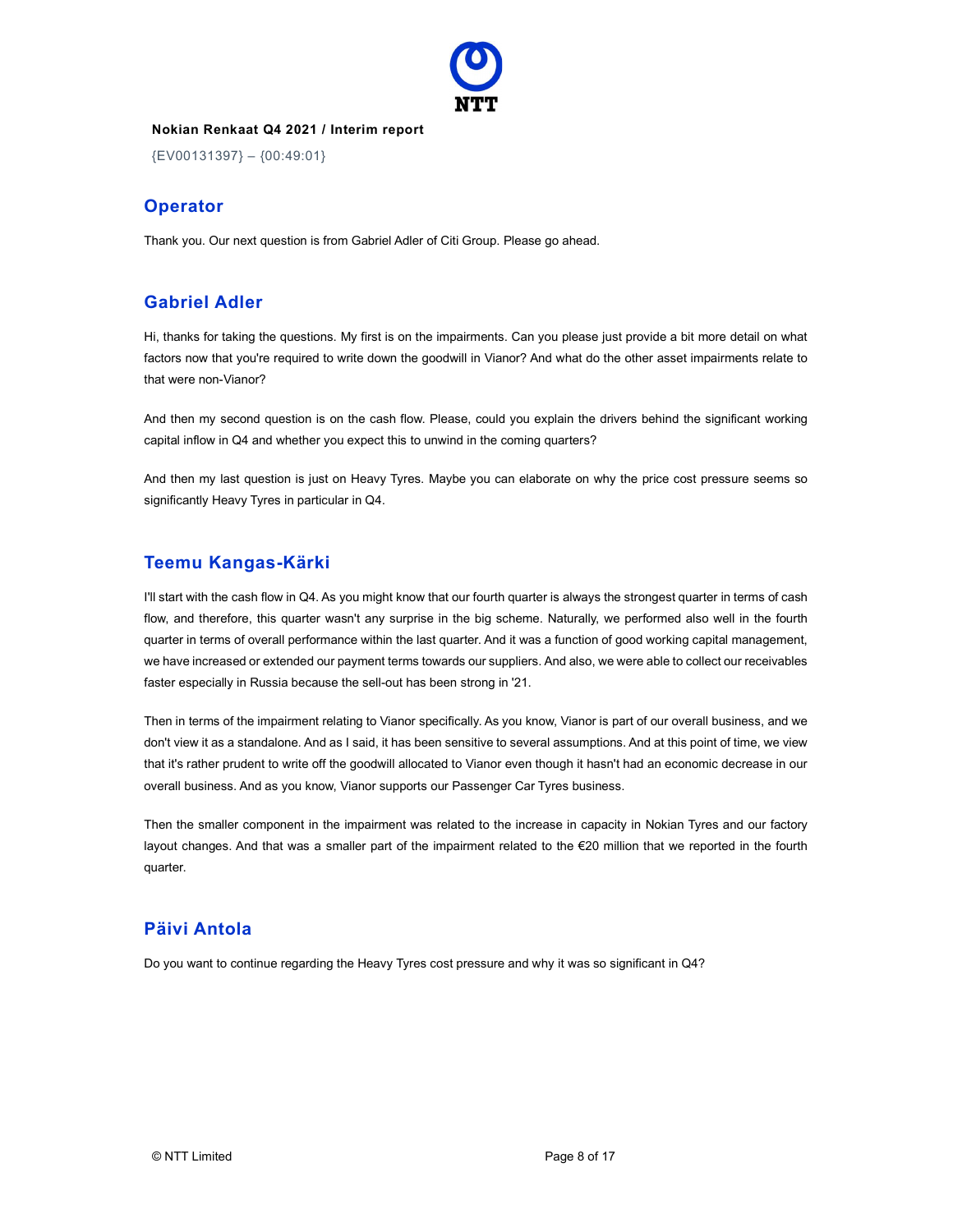

{EV00131397} – {00:49:01}

#### Teemu Kangas-Kärki

Yes. And as I said, the Heavy Tyres raw material, or the material unit cost headwind, was more or less in line with the Passenger Car Tyres business. And on top of that, there were certain activities that were done in the fourth quarter. And I would say that that's rather a phasing issue of the activities between quarters.

#### Jukka Moisio

Nevertheless, the full year Heavy Tyres result was a good one in record top line and profitability as well. Also, maybe you can pay attention to the balance sheet, that of course the inventories are higher level than prior year as well as the receivables simply because inventories reflect the higher raw material prices. Nevertheless, the cash flow, as Teemu was saying, was quite strong.

#### **Operator**

Our next question is from Thomas Besson of Kepler Cheuvreux.

# Thomas Besson

Thank you very much. It's Thomas Besson. I have to come back to this write-down question that Gabriel just asked because I started working for an accounting firm before being an analyst. So I don't really understand why you do need to write down now the related goodwill to these assets, which has actually been improving its operating performance. So, can you just give us more details when did you allocate goodwill to Vianor and why do you have to write it down now, knowing in particular that when I look at the rest of what you show, you've been reversing a lot of bad debt provisions, which I think may have been an issue eventually for auditors for that business but seem to be improving now? So, I'd like just to be clear to understand that better. And I have other questions afterwards.

# Teemu Kangas-Kärki

Thank you for your questions. The goodwill was, or is, originated from the acquisition done already several years back. And at that time, it was allocated between Passenger Car Tyres and Vianor. And the majority of the goodwill has been on the Passenger Car Tyres.

Then the goodwill impairment test has been every year really sensitive to several assumptions. And this year, when we prepared our impairment testing and took a slightly different view to certain assumptions, we ended up in a situation where the impairment needed to be written off, if we would view the Vianor as a standalone basis.

And as I said, it is more as a function how the goodwill was at the time of the acquisition allocated between Passenger Car Tyres and Vianor. And nowadays, we don't view Vianor as a standalone business but as an integral part of our overall business.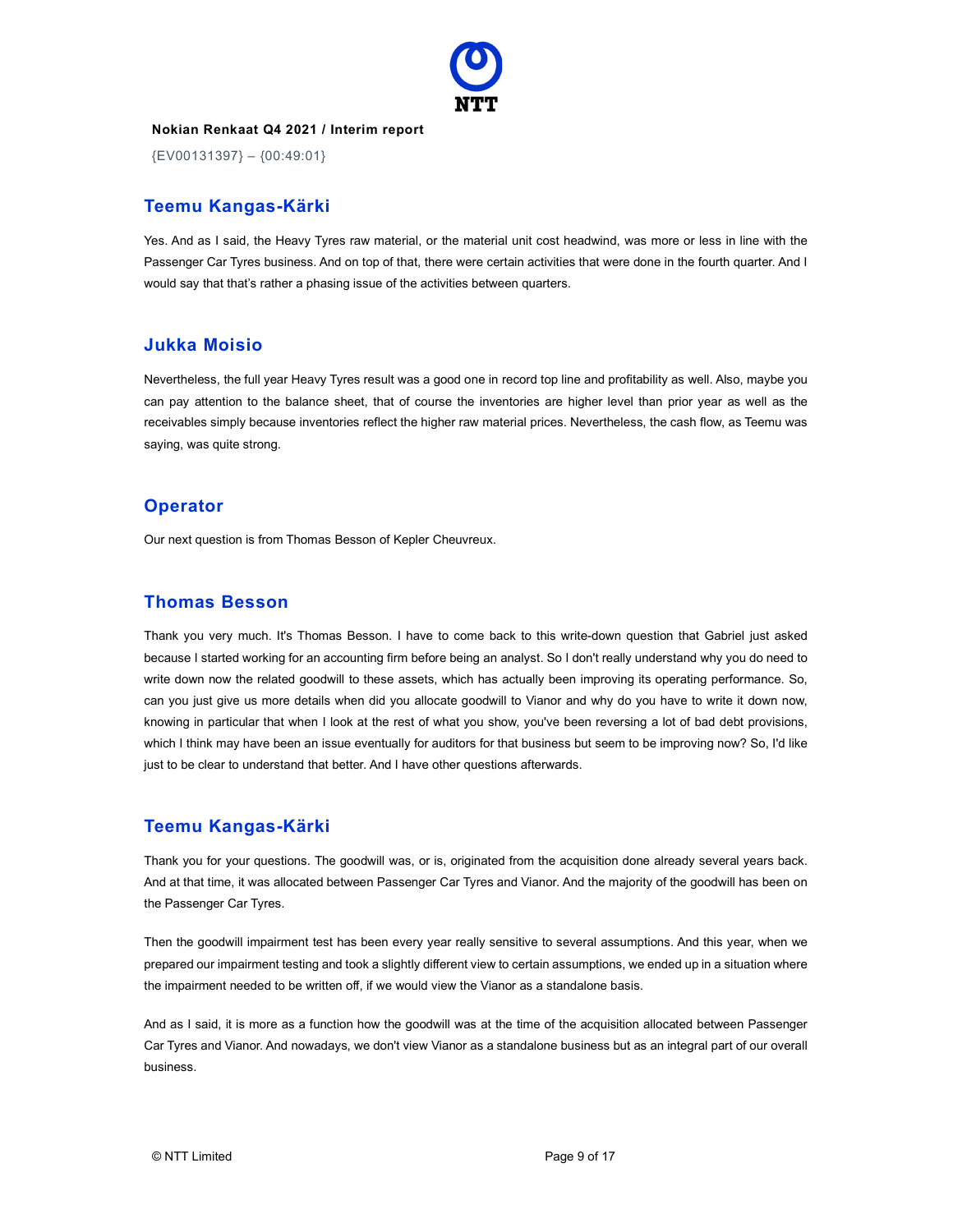

{EV00131397} – {00:49:01}

#### Jukka Moisio

Just to reflect that the overall goodwill in our balance sheet at the end of '21 is now €65 million, and our total balance sheet is €2.4 billion. So, obviously, the goodwill part is quite a limited part of our balance sheet at this point of time.

#### Teemu Kangas-Kärki

And as we have been indicating in the earlier calls, we have taken a more prudent view on our asset base, and we will evaluate those every year in order to have a realistic view of the assets and the impact on our return on capital employed.

#### Jukka Moisio

Yes. As Teemu was saying that indeed, the focus on the return of capital employed is something that is important for us, and going forward, we look at the top line margin but also return on capital employed.

#### Thomas Besson

Okay. Thank you. So, it's not a question of size versus your balance sheet, it's more that you've missed balance expectations by a large amount. And a decent portion of that miss can be explained by the write-down to [? 00:31:35] to understand it better.

Okay. So, if I move on to something else. I would just like to make sure I understand the guidance properly. So, you say that the revenues will grow significantly, and operating profit will grow, so it means your margins is expected to decline. Is that correct in percentage terms?

#### Jukka Moisio

Yes, as we said that we seek to offset the raw material cost, and that means that, indeed, the cost mitigation takes place. And that means that the top line will grow significantly because there's a volume growth and price growth. But then when we mitigate the raw material cost and we may not be able to increase so quickly as the raw materials cost, so there is a pressure on the margin. So hence, profit will grow, and net sales will grow significantly.

#### Thomas Besson

Clear. Thank you. Last question, please. In 2014, the market has been stressed because of the Russian president getting into territories that were not before his. He might do the same again, and so I'd like to have your appreciation on the risk it represents for Nokian. I know you've diversified with a US plant today; but basically, do you see any risk that potentially sanctions against Russia may involve the impossibility for you to ship your tyres from Russia, out of Russia? Or do you think it's a non-existing risk? Or what kind of probability would you put to that risk if I ask it differently?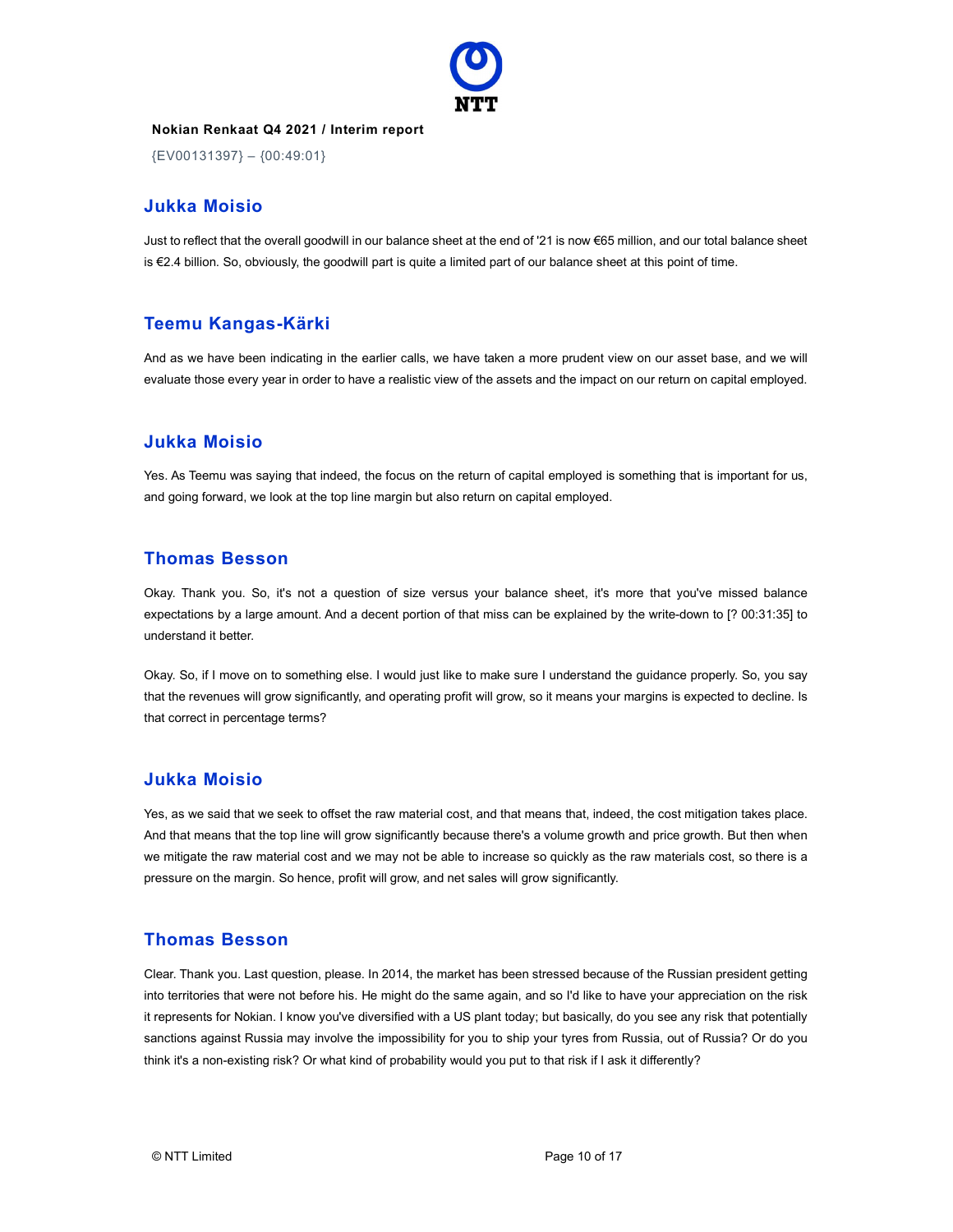

{EV00131397} – {00:49:01}

#### Jukka Moisio

Probabilities will be difficult to assign to this kind of a situation, but let us put it this way: we follow the situation very carefully, we have contingency plans, and we are ready to put together an action group if there's an important sanction or situation that happens. But at this point of time, we go with our normal business plan, so which means that significant growth on the top line and growth in segment operating profit.

Now, if there's a significant change in that, then we are prepared with the contingency and, as said, our financial situation is quite strong, we have a negative net debt of about €100 million positive cash after the interest-bearing debt. And we believe that with these elements and being prepared, we can face the situation whatever comes.

Of course, the political and geopolitical situation is out of our hands, and so therefore, we, of course, develop intelligence what may or may not happen. And consequently, we have contingency plans in place, and we are ready to execute if and when something happens. Let's hope that nothing happens. Obviously, we all hope that the situation will be peacefully solved.

#### **Operator**

Thank you. Our next question is from Artem Beletski of SEB.

#### Artem Beletski

Hi. Thank you for taking my questions. I actually have three to be asked, and I can take one by one. So first of all, when it comes to your guidance for this year, could you maybe provide some colour on what you mean by significant sales growth and growth in operating profit or segment operating profit? I recall you previously have been communicated some numeric ranges for basically this wording, so do you have any further colour on it?

#### Jukka Moisio

Yes, we can give a little bit of colour. So, significant means double digit, and growth means that it grows on the current absolute basis. And we hope, of course, that it goes as high as possible.

#### Artem Beletski

Okay. This is very helpful. And maybe a second question is relating to price mix versus raw materials impact. So, looking at Passenger Car Tyres, so net impact was €50 million negative in the quarter. When do you expect basically this price mix versus raw material impact to basically reverse during 2022?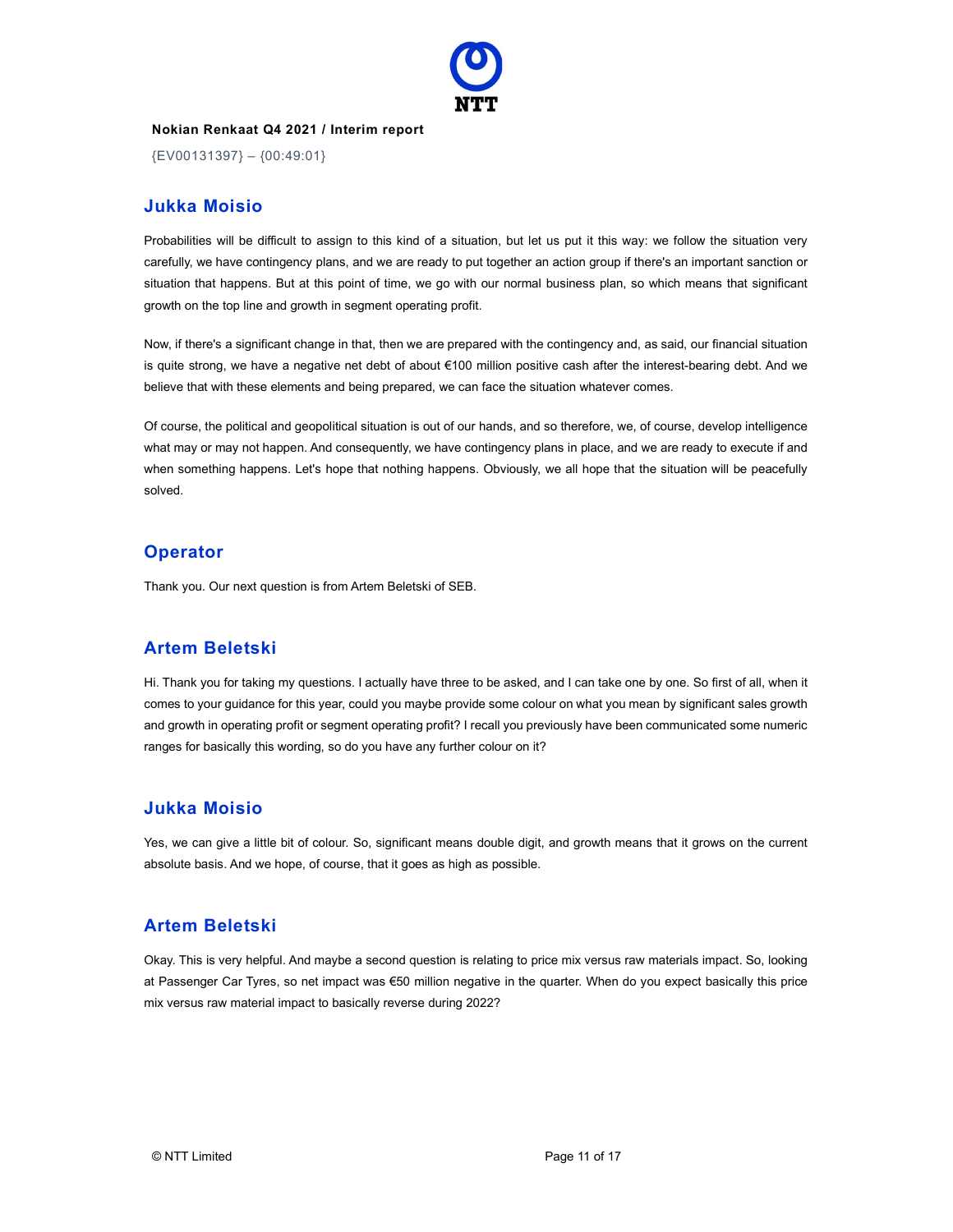

{EV00131397} – {00:49:01}

# Teemu Kangas-Kärki

I think with our earlier comments that on a rolling basis, the plan is to offset fully the negative headwind. And this is a moving target, and therefore, I don't want to specify any certain point of time when that is reached.

# Jukka Moisio

But we watch the prices and the raw material development carefully every month and every quarter because, as Teemu said, it's a moving target.

# Artem Beletski

Yes. That's clear. And maybe the last one to Teemu relating to US ramp-up costs in '22. What do you expect the magnitude to be? I think it was €31 million last year.

# Teemu Kangas-Kärki

We are expecting that to be on the same level this year because of the delayed ramp-up due to the COVID, and it's not a linear development. So, this year, it will be on a level of €30 million.

#### Jukka Moisio

We will start getting the additional equipment to date towards the end of this year. And so therefore, there will be a start of the new equipment, et cetera, which will happen late this year or early next year and during the course of next year as well.

#### **Operator**

Thank you. Our next question is from Panu Laitinmäki of Danske Bank.

#### Panu Laitinmäki

Thank you. Most of my questions were answered, but I still have two. Firstly, on the guidance, can you give any colour in which divisions you maybe see more margin pressure this year? Or is it similar across the board? And then secondly, on the bridge that you gave on EBIT, the SG&A costs were up quite a bit more in Q4 than in Q3. So, what was behind that?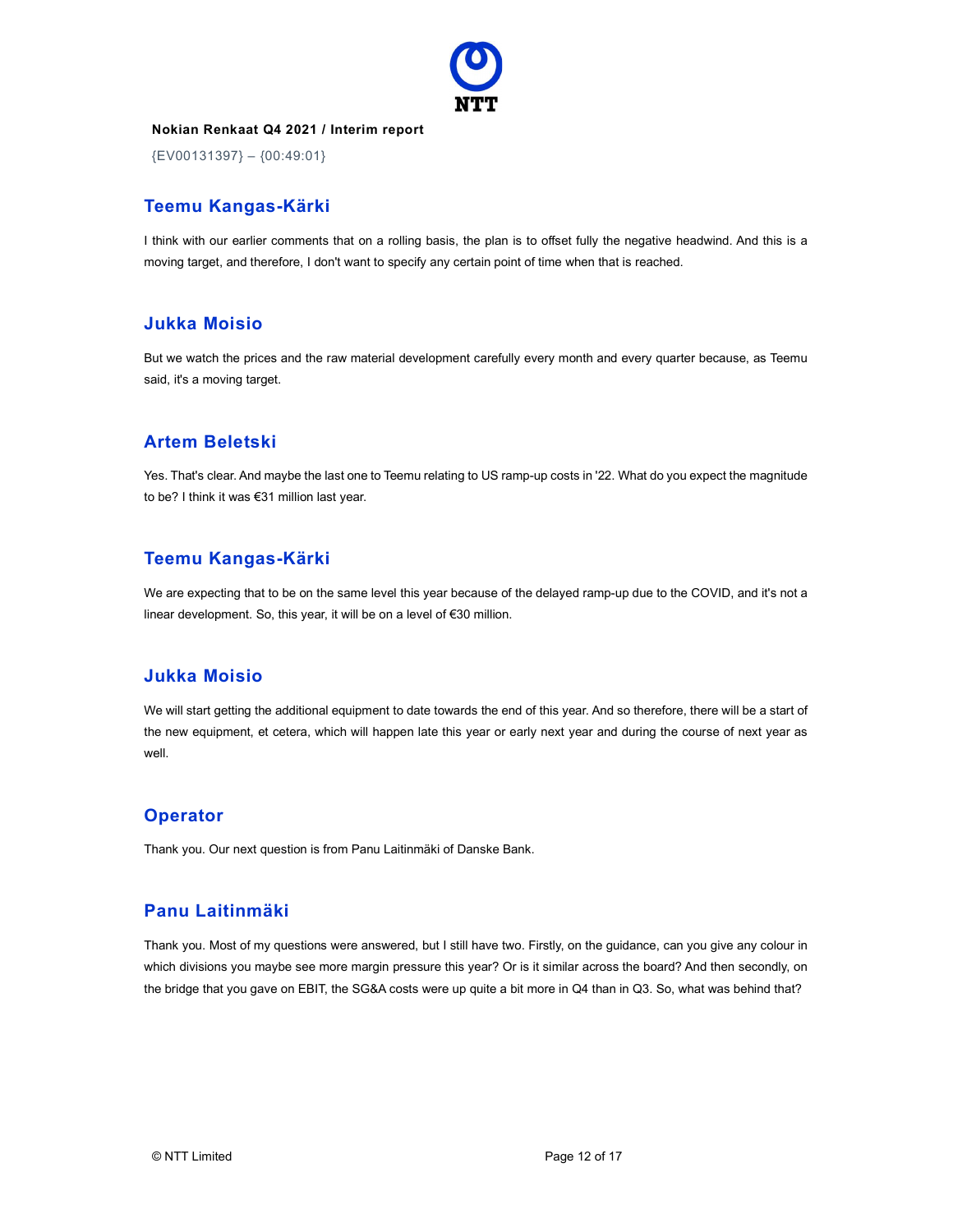

{EV00131397} – {00:49:01}

# Teemu Kangas-Kärki

So, the material unit cost headwind, I would say, it is quite similar both in Passenger Car Tyres and Heavy Tyres. And then Vianor, it's quite stable in the big scheme of things, if you try to forecast the profit development as stated also in earlier calls.

And then in terms of the SG&A increase in the fourth quarter, as I said, it is a function of increased activities going handin-hand with the increase in volumes, related to sales and marketing. And then also for the full year, because of increasing performance, also the incentive payout has an impact on the overall SG&A base in '21.

#### **Operator**

Thank you. Our next question is from Pasi Väisänen of Nordea.

#### Pasi Väisänen

Great, thanks. This is Pasi from Nordea. To start with this issue related to Ukraine, so what is currently your sales volume to the area? And then looking at the kind of in a Group level and production volumes, so how much actually you are going to get more volumes from this Finnish and from this data factory in this year on a year-on-year basis and looking at the increases in the staffing and the new lines?

And maybe lastly, regarding this kind of pricing and raw material issue, so what's going to be the delay in pricing for you currently? So, if it would happen that the prices do not move anymore, are you going to ramp up the pricing in three months, four or six? Or what's the kind of period for that?

#### Jukka Moisio

Teemu, will you take the pricing, so I'll comment to Ukraine. So, we have a few hundred thousand tyres in Ukraine. Typically, we don't sell them through Russia. We sell them via Central Europe because that's how we do it. But it's not a significant part of our top line as such, but it's a market where we actually sell products.

In terms of how much capacity we get from Nokia and Dayton, as we said, that we moved up towards 26 million tyres by 2024, so this development is relatively linear. So, we have a good volume increase coming from Nokia. And also based on our plan, we are pretty much on track with Dayton so that we move from that 1 million tyre in 2021 into about 4 million tyres by 2024. And you can look at the linear development based on that. But there is a significant opportunity – important volume opportunity coming in 2022 based on the capacity increases in Nokia and in Dayton. As we said, the Russian factory was running flat out in 2021, and will keep on doing that in 2022.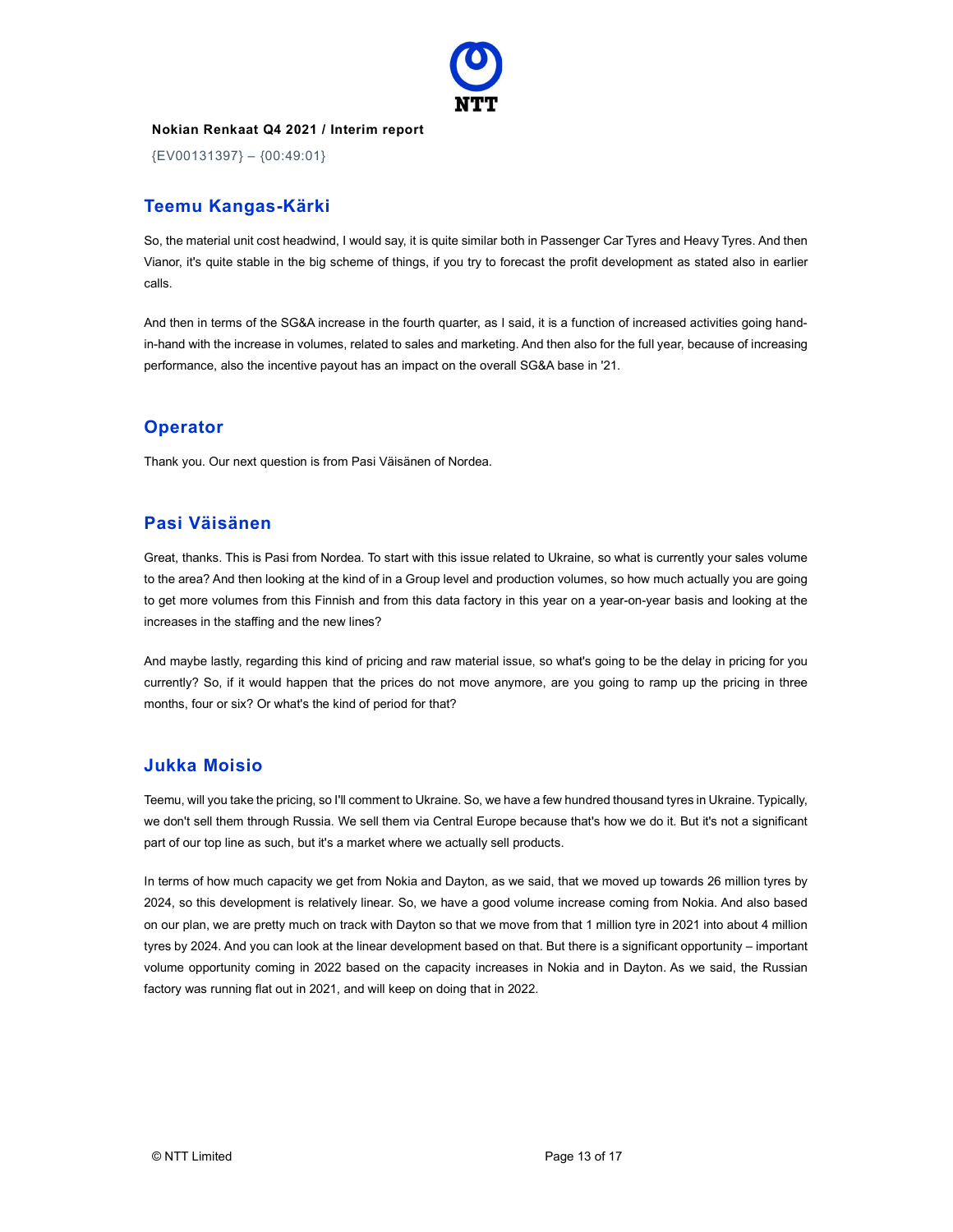

{EV00131397} – {00:49:01}

# Teemu Kangas-Kärki

And then in terms of pricing, if I got your question correctly, Pasi, you were asking the timing of the raw material changes. And that is varying between different raw materials from four to six months. And then in terms of our price increases in the current environment, which is not a normal way of doing business, these price increases can be pushed forward within the time frame of a couple of months.

#### Jukka Moisio

I'll get back to these volumes in Ukraine. We obviously had more demand than we could supply in 2021. So in case that volume is not available, then it can be easily replaced and sold elsewhere. So in fact, what we had the situation in 2021 was that more demand than we could supply throughout the year.

# Teemu Kangas-Kärki

And maybe just an additional comment to the pricing, it's not only how the raw material prices are developing, it is also a function of competitive landscape. And therefore, we also need to pay attention to what our competitors are doing.

#### Pasi Väisänen

Yes, that's understood. And just coming back to just kind of production volume issue, so would it be a fair assumption that this year that we are going to see 1.5 million to 2 million tyres more than last year on an annual comparison?

#### Jukka Moisio

Yes. I think we had a record volume in Passenger Car Tyres and Heavy Tyres in 2021. And we have that ballpark type of a number to be increased in 2022, which you mentioned.

#### Pasi Väisänen

Yes. Okay. Understood. That was all from my side.

#### Jukka Moisio

Hopefully more than your higher end, but we will see. I mean this is, of course, something that we work on the continuous improvement and find more capacity and capability.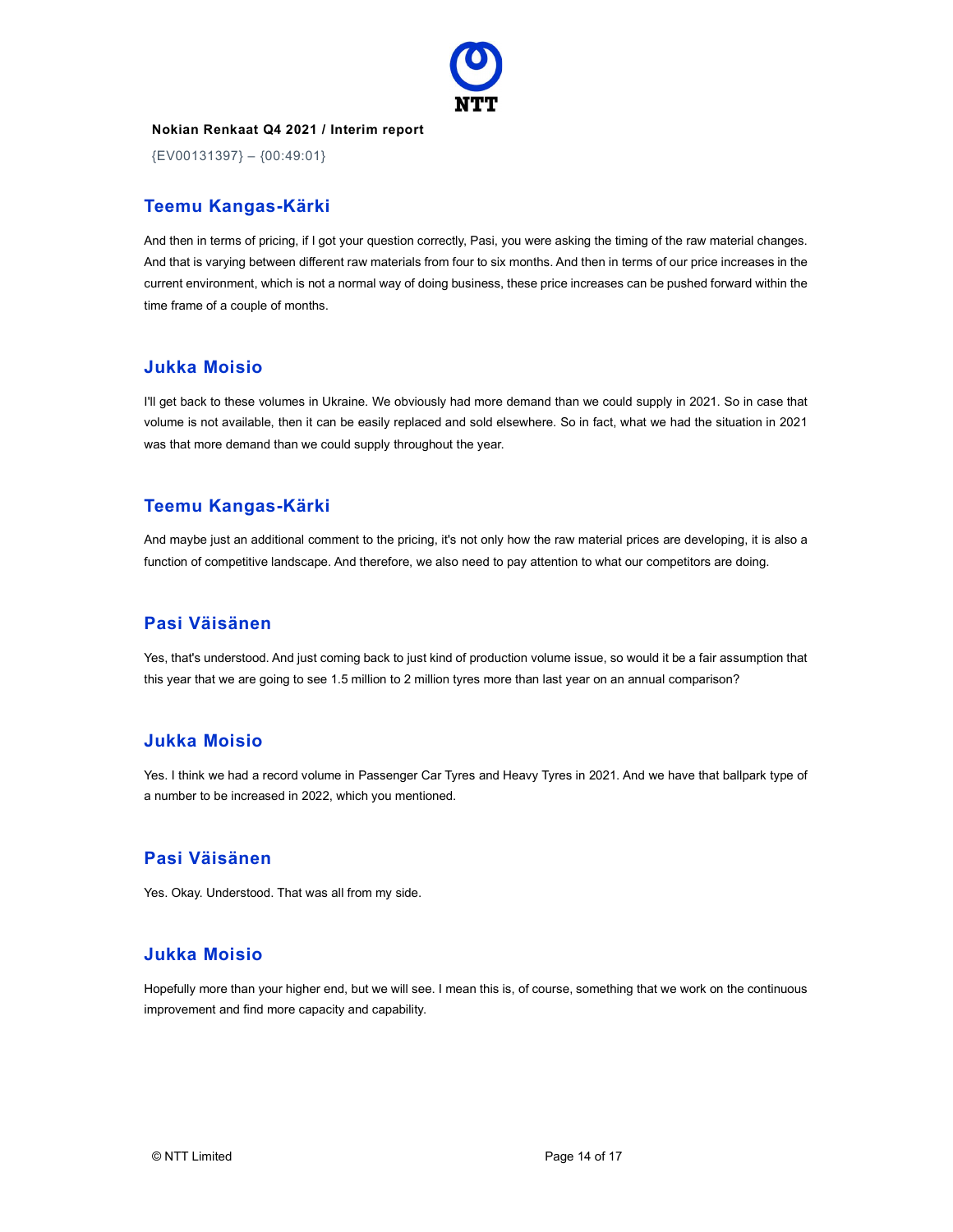

{EV00131397} – {00:49:01}

#### **Operator**

Thank you. Our next question is from Pierre Quéméner of Stifel.

#### Pierre Quéméner

Yes. Can you hear me?

# Jukka Moisio

Yes, we can.

#### Päivi Antola

Yes, we can hear you.

# Pierre Quéméner

Thank you. Just one left on my side. It would be on the volume component in 2022. Volumes have been soaring in '21. And in my understanding that you haven't met all the demand available in the market. Do you expect volumes to grow as well in the first two quarters of '22 or the comps are maybe a bit tough to reckon [ph 00:44:55] on significant volume growth once again in the first two quarters of 2022?

#### Jukka Moisio

Yes. We are planning to have a relatively even volume growth throughout the year. But yes, we understand the comparables compared to 2020 and 2021 are quite demanding. But nevertheless, maybe good to remember that in 2021, still the replacement tyre market in the Nordics or in Central Europe or even in North America, we are not at the level of 2019 or 2018 level, so there's still some upside potential to catch the 2019/2018 level. However, of course, the comparables are quite demanding in the second quarter.

#### Pierre Quéméner

Okay. And maybe just one follow-up in terms of regional mix that have directional elements there. Will Russia be, I would say, a pivotal driver for volume this year? Or should the Russian effect, I would say, soften in 2022 with more importance being focused on Central Europe and NAFTA?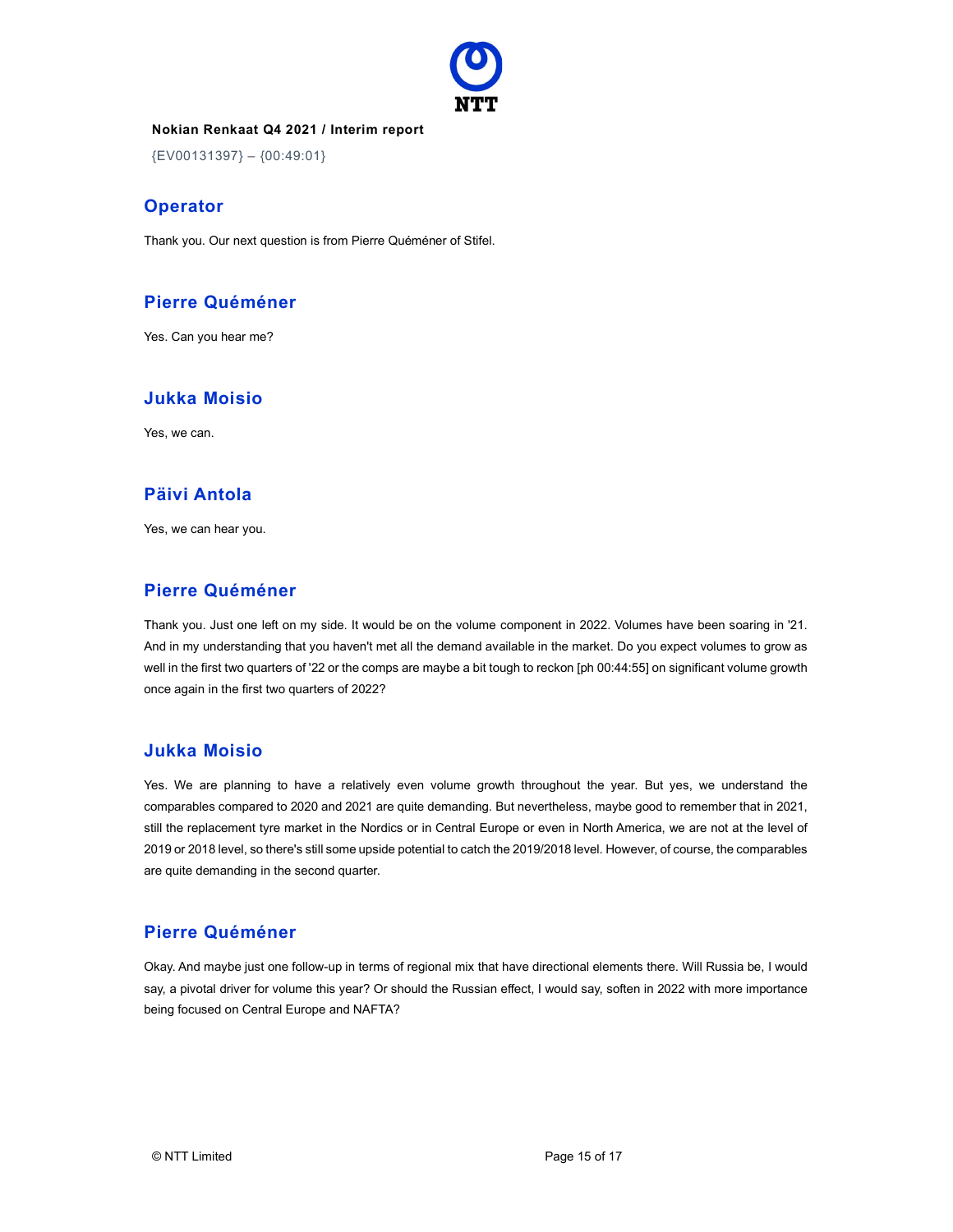

{EV00131397} – {00:49:01}

#### Jukka Moisio

Yes, we basically see when we look at the volumes of PCs, we see good opportunity in Russia at this point of time. Now of course, the geopolitical discussion we had already, and we have contingencies for that and action team if needed and when needed. But obviously, we also see Central European demand, Eastern European demand and North American demand all developing based on our strategic ambition.

Maybe the least development or least demand growth in PCs will be in the Nordic markets simply because it's a mature market and you don't see that kind of an opportunity to increase either market share or even the volume growth. But in the other markets, you will see an opportunity to progress.

#### **Operator**

Thank you. Just as a reminder, if you wish to ask a question, that's 01 on your telephone keypad.

Our next question is from Michael Jacks of Bank of America.

#### Michael Jacks

Hi. Good afternoon. Thanks for taking my question. I just have one. Just want to come back and clarify on your 20% cost inflation assumption. For inbound and, I guess, and outbound logistics, does your number already factor in annual contract price increases for steel freight? Or is there potentially still a risk that these could drive higher cost increases if negotiations don't go to plan with your shippers?

# Teemu Kangas-Kärki

We have a certain contract with our logistic partners. And with the current best understanding, we have estimated the cost impact. Having said that, it is a competitive environment. And depending on what is the situation in the market, we cannot rule out any adverse development. But with the current view, the 20% includes the logistic cost increase that we see at the moment.

#### **Operator**

Thank you. There are no further questions at this time, so I'll hand back over to our speakers.

# Päivi Antola

Thank you.